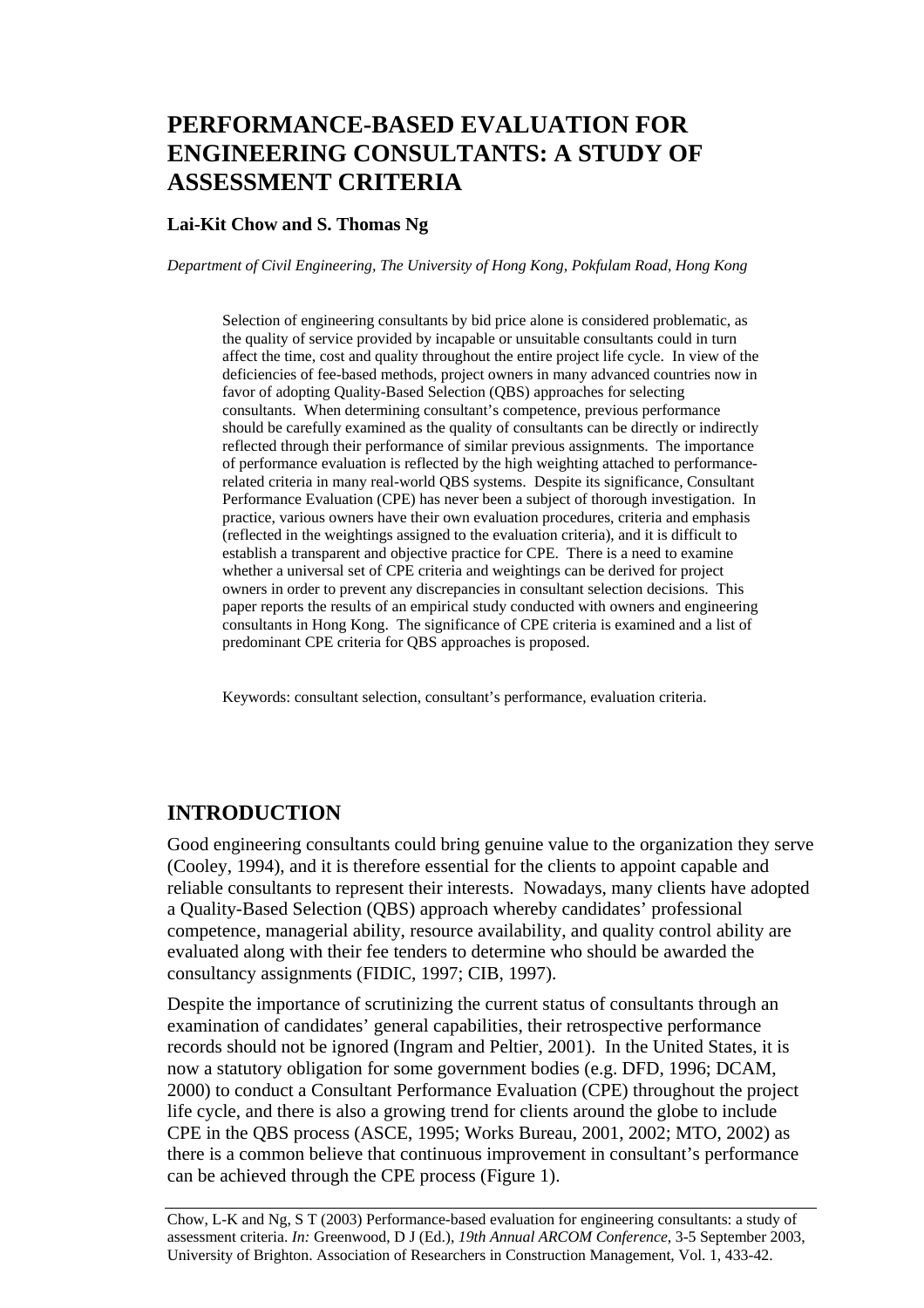



An examination of the CPE guidelines collected from the US, Australia, Canada and HK, however, reveals that the process, criteria and importance (as reflected by their weightings) have exhibited a wide range of variations even within a particular constituency, and this precludes the exchange of performance information among the clients. There is a need to examine whether a set of universally applicable CPE criteria can be identified.

Research works so far have established a performance measurement framework that emphasized on the non-financial criteria (Geanuracos & Meiklejohn, 1993). A study conducted by Cheung *et al.* (2002) investigated the CPE for architectural practices, while Ling's (2002, 2003) research focused on the task and contextual performance of consultants in design and build projects. This paper reports the results of an empirical study aimed to unveil the criteria used for evaluating the performance of engineering consultants in Hong Kong. The paper investigates the significance of the CPE criteria and proposes a list of predominant criteria for CPE.

## **SURVEY METHOD**

A list of forty evaluation criteria pertinent to CPE was extracted from of relevant guidelines and procedures obtained from the United States, United Kingdom, Canada, Australia, and Hong Kong. As indicated in some collected CPE procedures and confirmed with experts through semi-structured interviews, the CPE criteria should be classified into six main categories including (i) feasibility; (ii) design; (iii) tender; (iv) construction; (v) post construction [categories (i)-(v) are related to various stages of a project] and (vi) general performance (Figure 2).

The CPE criteria identified were then used for the design of a questionnaire. Respondents were asked to express their perception on the degree of importance of each of CPE criterion against other criteria in the corresponding sub-category on a sixpoint scale, with 0 stood for "not important", 1 denoted "least important" and 5 represented "most important". The questionnaire was distributed to 150 experts in various government departments, quasi-governmental organizations, and consultant practices randomly selected. A total of 45 valid replies were received which represents a response rate of 30%.

## **CRITERIA PERTINENT TO PROJECT LIFE CYCLE**

Table 1 highlights the mean importance rating and ranking of CPE criteria pertinent to the project life cycle.

## **Feasibility Stage**

*Quality of recommendation:* This criterion was considered as the most important criterion ( $M=4.36$ , RSC=1) during the feasibility stage, and this concurs with the current practice of Works Departments (Works Bureau, 2002). Proper risks and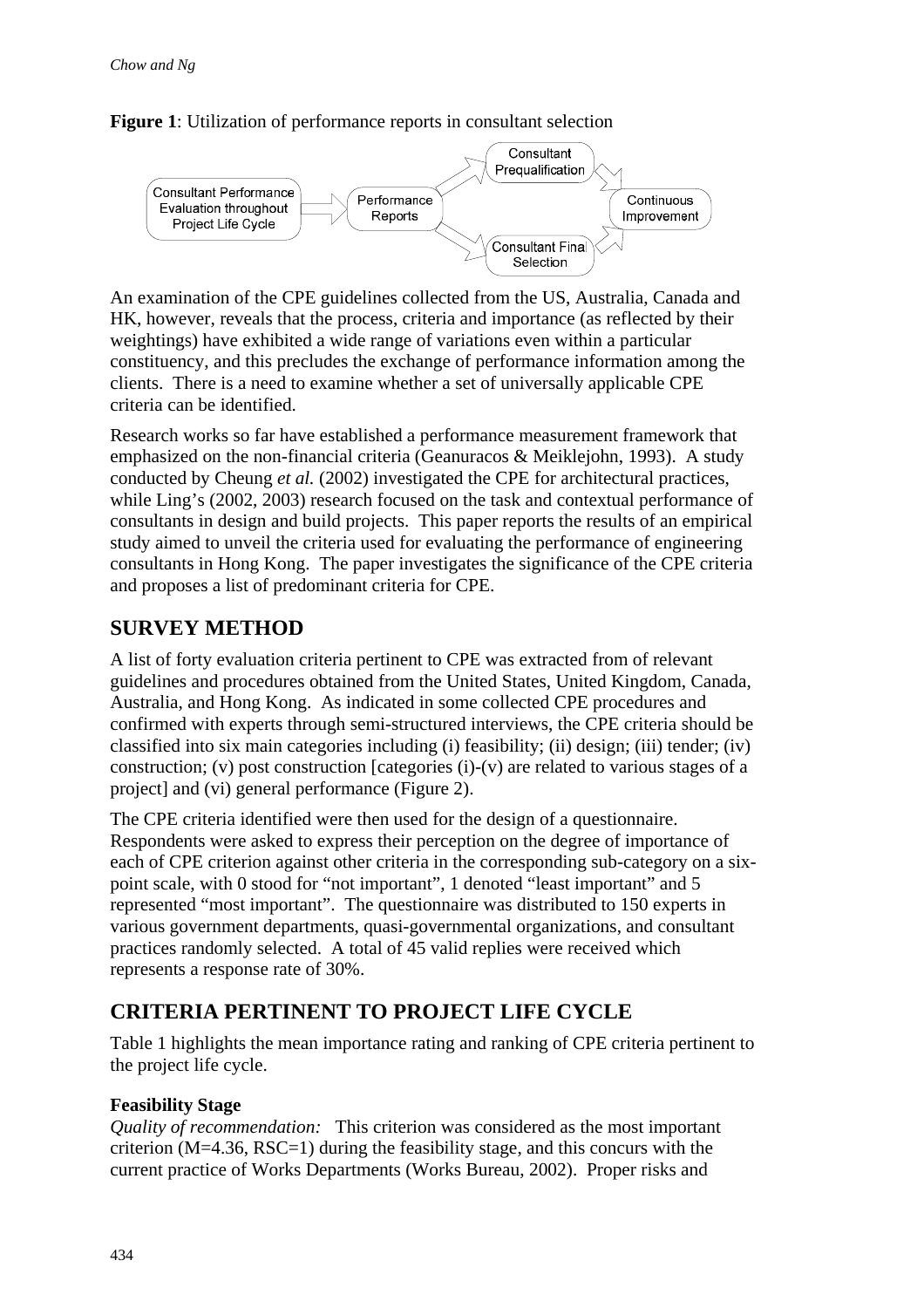impacts estimation and assessment on social, economical and environmental aspects should be accomplished and demonstrated in the recommendation together with the advices and proposed mitigation measures.



**Figure 2**: CPE main categories, sub-categories and criteria

*Appreciation of background information:* Respondents rated this criterion the second highest (M=4.13, RSC=2) under the feasibility stage subcategory as it is necessary to identify all project requirements, objectives and constraints, and hence provide high quality planning and control for a project (DFD, 1996). Sufficient investigations are needed to allow the consultants to establish the social, economical and environmental constraints and requirements, as these would be the foundation for any subsequent recommendations and cost estimations.

*Availability of innovative ideas:* Ling (2000) claimed that consultants' initiative to provide the best possible solutions in terms of time, cost and quality is desirable. Consultants have to make every endeavour to suggest innovative and creative ideas so as to minimise the time, cost, and risks, and improve the overall quality of the project.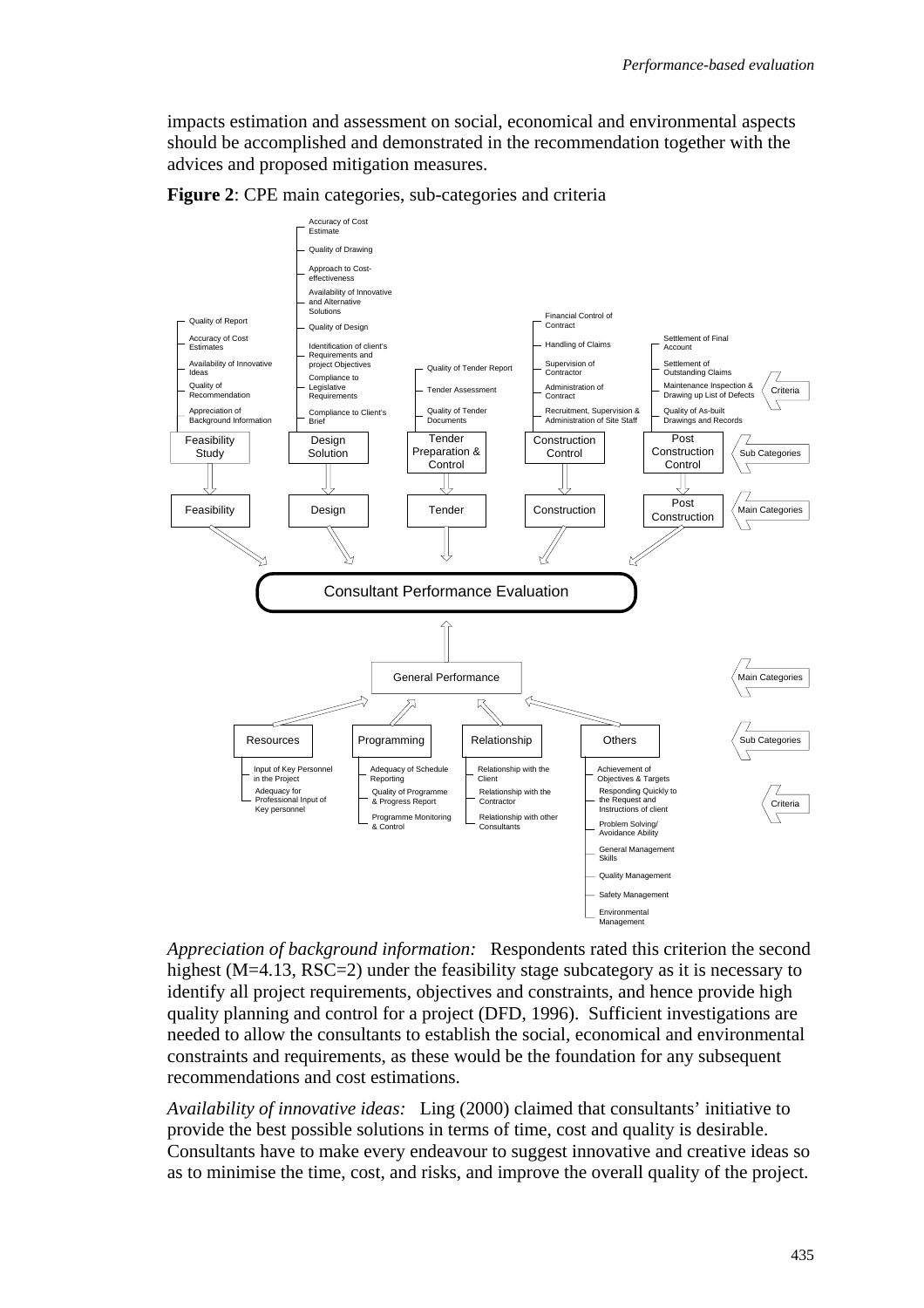### **Table 1**: Importance and ranking of CPE criteria

| CPE main categories (MC), sub-categories (SC) & criteria (C)             | Mean<br>(M) | Ranking within<br>sub-category<br>(RSC) |
|--------------------------------------------------------------------------|-------------|-----------------------------------------|
| MC1 Feasibility                                                          |             |                                         |
| SC1 Feasibility study                                                    |             |                                         |
| Appreciation of background information<br>C1                             | 4.13        | 2                                       |
| C <sub>2</sub><br>Quality of recommendation                              | 4.36        | 1                                       |
| C <sub>3</sub><br>Availability of innovative ideas                       | 4.07        | 3                                       |
| C <sub>4</sub><br>Accuracy of cost estimate                              | 3.89        | $\overline{4}$                          |
| C <sub>5</sub><br>Quality of report                                      | 3.71        | 5                                       |
| MC2 Design                                                               |             |                                         |
| SC2 Design solution                                                      |             |                                         |
| Compliance to client's brief<br>C <sub>6</sub>                           | 4.47        | 1                                       |
| C7<br>Compliance to legislative requirements                             | 4.42        | $\overline{c}$                          |
| C8<br>Identification of client's requirements and project objectives     | 4.40        | 3                                       |
| C9<br>Quality of design                                                  | 4.24        | 4                                       |
| C10<br>Availability of innovative and alternative solutions              | 3.56        | 8                                       |
| C11<br>Approach to cost-effectiveness                                    | 4.22        | 5                                       |
| C12<br>Quality of drawings                                               | 4.02        | 7                                       |
| C13<br>Accuracy of cost estimate                                         | 4.04        | 6                                       |
| MC3 Tender                                                               |             |                                         |
| SC3 Tender preparation and control                                       |             |                                         |
| Quality of tender documents<br>C14                                       | 4.51        | 1                                       |
| C15<br>Tender assessment                                                 | 4.07        | 2                                       |
| C16<br>Quality of tender report                                          | 4.00        | 3                                       |
| MC4 Construction                                                         |             |                                         |
| SC4 Construction control                                                 |             |                                         |
| Recruitment, supervision & administration of site staff<br>C17           | 3.84        | 5                                       |
| C18<br>Administration of contract                                        | 4.02        | 4                                       |
| C19<br>Supervision of contractor                                         | 4.13        | 1                                       |
| C <sub>20</sub><br>Handling of claims                                    | 4.07        | 3                                       |
| C <sub>21</sub><br>Financial control of contract                         | 4.13        | 1                                       |
| MC5 Post construction stage                                              |             |                                         |
| SC5 Post construction control                                            |             |                                         |
| Quality of as-built drawings and records<br>C <sub>22</sub>              | 3.93        | 3                                       |
| C <sub>23</sub><br>Maintenance inspection and drawing up list of defects | 3.82        | 4                                       |
| C <sub>24</sub><br>Settlement of outstanding claims                      | 4.02        | 1                                       |
| C <sub>25</sub><br>Settlement of final account                           | 4.00        | $\overline{c}$                          |

*Adequacy of cost estimates:* Besides high quality recommendation, comprehensive and up-to-date cost estimate is also paramount important to the clients. Consultants have to perform careful analysis of major cost items, compare the rates with previous similar projects and investigate all project risks in order to provide realistic and reliable cost estimate with reasonable estimation of risk level.

*Quality of report:* All reports have to be presented in a systematic manner with adequate evidence to support all recommendations. Considerations should also be taken if the reports are necessary to present to laymen. All the drawings, plans and figures in the reports should be precise so that the proposed scheme can be visualised.

#### **Design Stage**

*Compliance to client's brief and legislative requirements:* "Compliance to client's brief" (M=4.47, RSC=1) and "compliance to legislative requirements" (M=4.42, RSC=2) were both ranked the highest at the design stage. It is essential to provide the services adhered to the client's brief throughout the design stage as the external environment might change radically. Non-compliance to legislation could lead to abortive work and delays.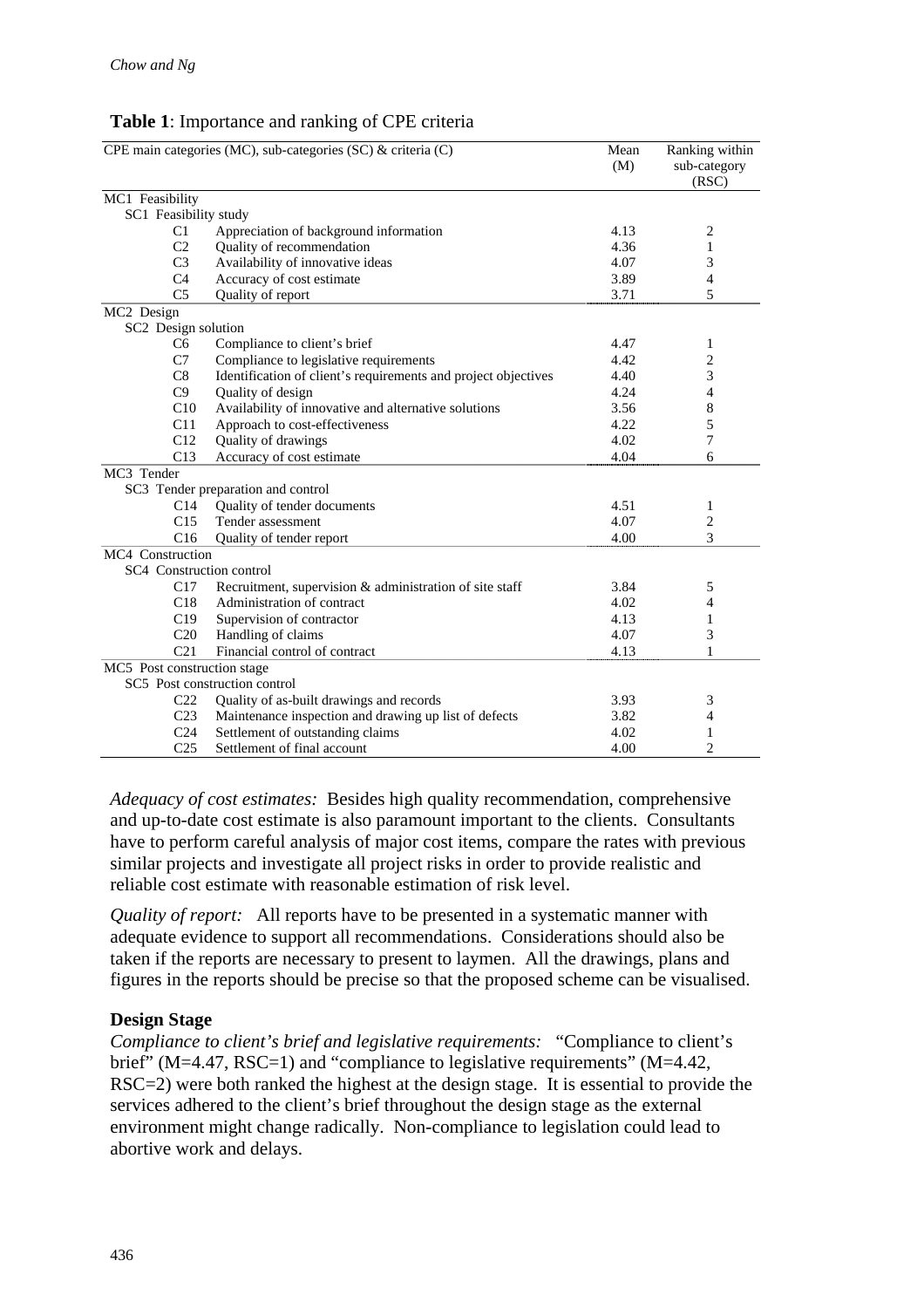*Identification of client's requirements and project objectives:* Consultants should not just observe the requirements as specified in the client's brief, but also put effort into assisting the client in identifying and developing other crucial objectives and requirements for the project (HM Treasury, 1997). By properly identifying the client's requirements and project objectives, best value design, i.e. one which is technically sound, practical, aesthetically good, and cost-effective, could be produced.

*Quality of design:* High quality design should me*et al.*l requirements in relation to the technical, financial, environmental, safety and quality standards set out in the design brief. Effective mitigation measures should be suggested if any threats/pitfalls are likely to occur. Design with high constructability is certainly appreciated as it can minimize the technical difficulties of contractors.

*Availability of innovative and alternative solutions:* Consultants should have the ability to propose innovative and alternative design to improve the quality standard and reduce the time, cost and risk (Ullman, 2001). Creative solutions in the design of individual elements are highly recommended to meet elemental estimates and uplift the overall quality of the design.

*Approach to cost-effectiveness:* Consultants have to consider all design options and adopt the most appropriate one under all prevailing constraints (e.g. political, traffic, etc.) to produce a value-added design. The life cycle cost of the project should be examined to optimally minimize the operation and maintenance costs.

*Quality of drawings:* Drawings have to be presented at professional standards with adequate details. It should be clear, uniform, comprehensive and free of errors.

*Adequacy of cost estimate:* Cost estimate have to be accurately compared to the contract price by analysing the costs of previous similar projects with due concern to contractor's commercial consideration. The estimate should be comprehensive, realistic, reliable, up-to-date and presented in a pertinent format.

#### **Tender Stage**

*Quality of tender documents:* High quality tender documents minimise the chance for tender addenda and/or subsequent variation orders (DCAM, 2000). Therefore, "quality of tender documents" (M=4.51, RSC=1) was regarded as the most significant at the tender stage. Preparation of high quality tender documents also requires due consideration of different procurement systems in order to ensure the most suitable one to adjoin all requirements and constraints of the project and the clients is selected.

*Tender assessment and quality of tender report:* The increasing popularity of design and build contract necessitates consultants to assess and comment on the technical aspects of the returned tender which increases the importance of tender assessment  $(M=4.07, RSC=2)$  and quality of tender report  $(M=4.00, RSC=3)$ .

#### **Construction Stage**

*Supervision of contractor:* This is the key criterion (M=4.13, RSC=1) during the construction stage as close supervision to contractors should be provided to ensure the contractor have met their obligations and delivered the services to the requisite specifications and standards (HKHA, 1997). Prompt and appropriate follow-up actions should be taken if necessary.

*Financial control of contract:* Financial control of contract was also considered as an important criterion (M=4.13, RSC=1) at the construction stage. Consultants should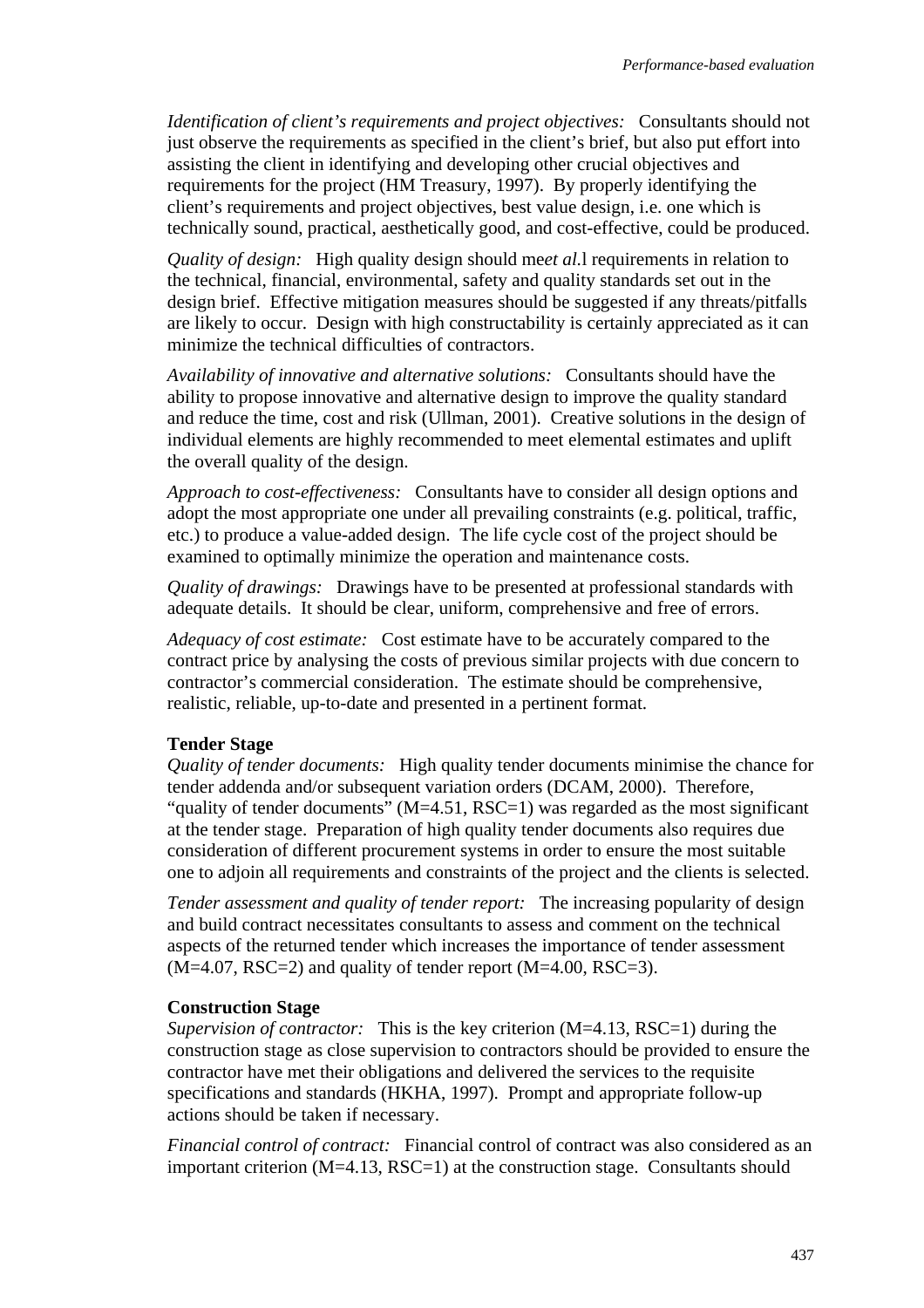adhere to the contract budget by controlling the project finance precisely and promptly (DCAM, 2000), and they should be kept abreast of the financial position of the project which includes the cost of major variations.

*Handling of claims:* The importance of consultant's ability in handling any claims can be reflected by its relatively high ranking (M=4.07, RSC=3). Consultants should handle all the claims impartially and swiftly, as the clients would like to keep track of contractor's claims in terms of their potential time and cost implications.

*Recruitment, supervision and administration of site staff:* Consultants should propose a reasonable set-up of resident site staff. Suitably qualified site staff with the right calibre should be provided on time together with an effective site supervision and management system. Consultants should carefully manage the site staff, monitor their performance and provide them with adequate support.

*Administration of contract:* Exhaustive and impartial administration of contract should be carried out. It should also be accomplished in a timely and professional manner to keep the client informed on the progress and unforeseen developments.

#### **Post Construction Stage**

*Settlement of outstanding claims:* Settlement of outstanding claims is crucial as it would affect the cash flow of the contractor and the relationship among various stakeholders. Therefore, "settlement of outstanding claims" was considered utmost important  $(M=4.13, RSC=1)$  in the post-construction stage.

*Settlement of final account:* The relatively high ranking for the "settlement of final accounts" (M=4.00, RSC=2) could be explained in a similar way as that of "settlement of outstanding claims".

*Quality of as-build drawings and records:* Consultants should prepare as-built drawings and records effectively and efficiently for the completion of the project. The drawings and records should be clear, adequate, comprehensive and free of errors.

*Maintenance inspection and drawing up list of defects:* Precise and due investigation on the construction outcomes should be performed in order to construct a comprehensive defect list for forthcoming maintenance work. Careful maintenance inspection should be carried out to cover all aspects of identified defects.

## **GENERAL PERFORMANCE CRITERIA**

The mean importance rating and ranking of CPE criteria in relation to consultant's general performance are summarised in Table 2.

#### **Resources**

*Input of key personnel in the project & adequacy for professional input of key personnel:* In certain circumstances, the key staff originally allocated to the project might have been assigned to another new job, which is particularly obvious when the fee is too low. This could affect the overall quality of project, therefore, "input of key personnel in the project" and "adequacy for professional input of key personnel were regarded as the key criteria (M=4.20) in the resources sub-category.

#### **Programming**

*Programme monitoring and control:* Programme monitoring and control was found to be the most important criterion  $(M=4.11, RSC=1)$  under the programme monitoring and control sub-category, as clients expect the project and all milestones to be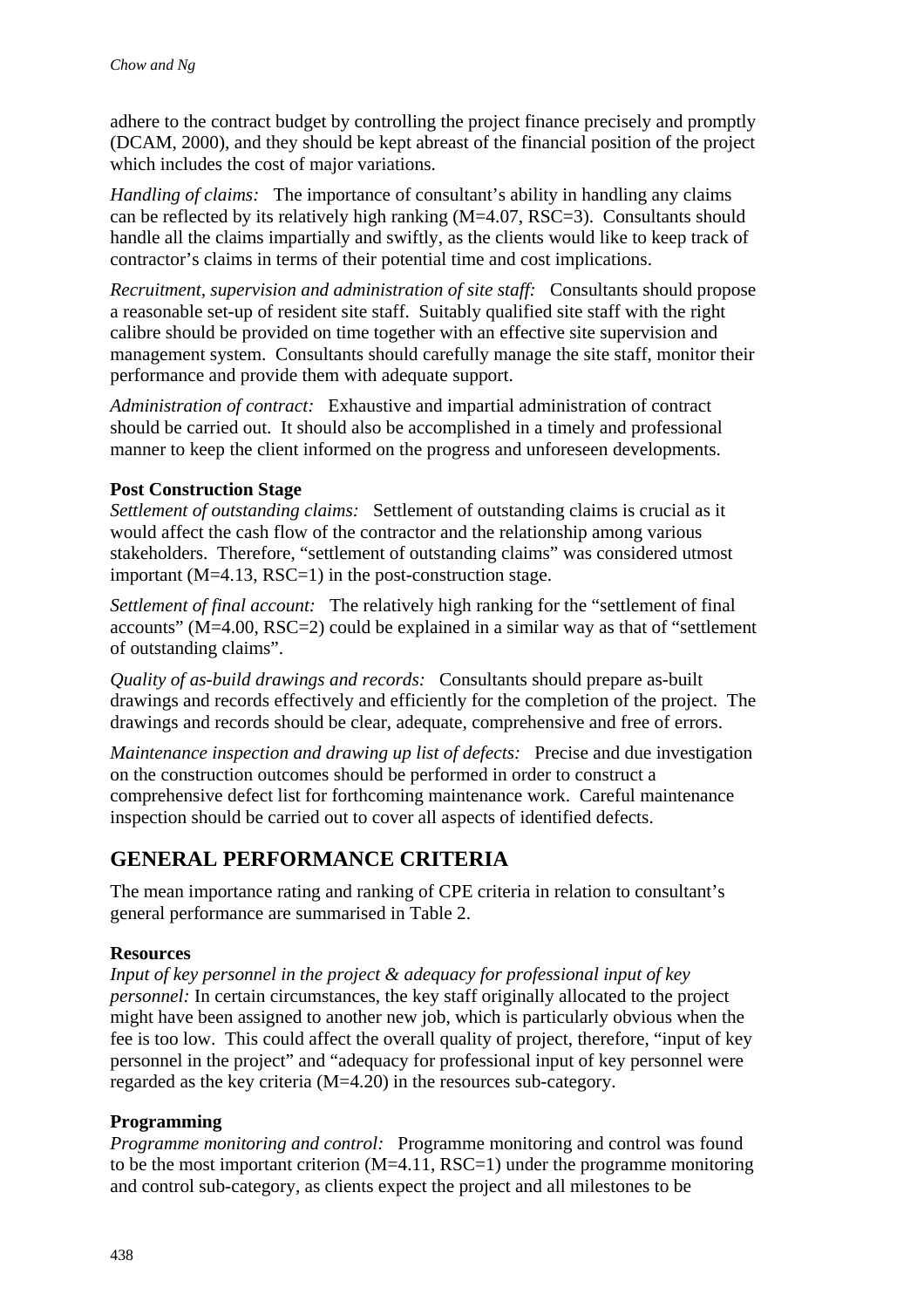achieved in a timely manner. Consultants should adhere to the programme, examine contractor's programme, monitor contractors' progress, and take action to minimise any delay or recover any time lost promptly. All possible risks to the programme by any unexpected factors to the clients should be highlighted.

|                         | CPE main categories (MC), sub-categories (SC) & criteria (C) | Mean<br>(M) | Ranking within<br>corresponding<br>sub-category<br>(RSC) |
|-------------------------|--------------------------------------------------------------|-------------|----------------------------------------------------------|
| MC6 General performance |                                                              |             |                                                          |
| <b>SC6</b> Resources    |                                                              |             |                                                          |
| C <sub>26</sub>         | Input of key personnel in the project                        | 4.20        | 1                                                        |
| C <sub>27</sub>         | Adequacy for professional input of key personnel             | 4.20        |                                                          |
| SC7 Programming         |                                                              |             |                                                          |
| C <sub>28</sub>         | Adequacy of schedule reporting                               | 3.60        | 3                                                        |
| C <sub>29</sub>         | Quality of programme & progress report                       | 3.71        | $\overline{c}$                                           |
| C <sub>30</sub>         | Programme monitoring & control                               | 4.11        | 1                                                        |
| SC8 Relationship        |                                                              |             |                                                          |
| C31                     | Relationship with the client                                 | 4.00        | 1                                                        |
| C <sub>32</sub>         | Relationship with the contractor                             | 3.62        | 2                                                        |
| C33                     | Relationship with other consultants                          | 3.40        | 3                                                        |
| SC9 Others              |                                                              |             |                                                          |
| C34                     | Achievement of objectives & targets                          | 4.87        | 1                                                        |
| C <sub>35</sub>         | Responding quickly to the request and instructions of client | 4.22        | 3                                                        |
| C <sub>36</sub>         | Problem solving/avoidance ability                            | 4.40        | 2                                                        |
| C37                     | General management skills                                    | 4.13        | 4                                                        |
| C <sub>38</sub>         | Quality management                                           | 3.80        | 7                                                        |
| C <sub>39</sub>         | Safety management                                            | 4.09        | 5                                                        |
| C40                     | Environmental management                                     | 3.93        | 6                                                        |

**Table 2**: Importance and ranking of CPE criteria

*Adequacy of schedule reporting & quality of programme and progress report:* The schedule should be constructed and reported according to the programme to ensure all progress reports are submitted at the right time to reflect the progress of all critical items in the project. Realistic, regular, adequate, clear and accurate programmes, programme updates, progress reports should also be provided. Furthermore, consultants should demonstrate the submitted programme is realistic by substantiating the time allowed in major critical activities in the programme.

#### **Relationship**

*Relationship with the client:* Consultants should be approachable and helpful to the client (*cf:* Ling, 2000; Ling *et al.*, 2000). Clients emphasize the importance of the relationship with consultants by allocating highest importance ratings for "relationship with the client"  $(M=4.00, RSC=1)$  under the relationship sub-category. Ineffective communication between client and consultants always leads to project delay and inferior works.

*Relationship with the contractor:* The opposed relationship between consultants and contractors always ravages their requisite communication and cooperation which results in poor quality outcomes, claims and disputes. Consultants should handle and deal with all opinions and complaints of the contractors impartially, and provide necessary support in order to build up/maintain good relationship with contractors.

*Relationship with other consultants:* Consultants should be able to manage and coordinate the work effectively if they were to have a good relationship with their subconsultants. Consultants should promptly respond to any complaints from subconsultants.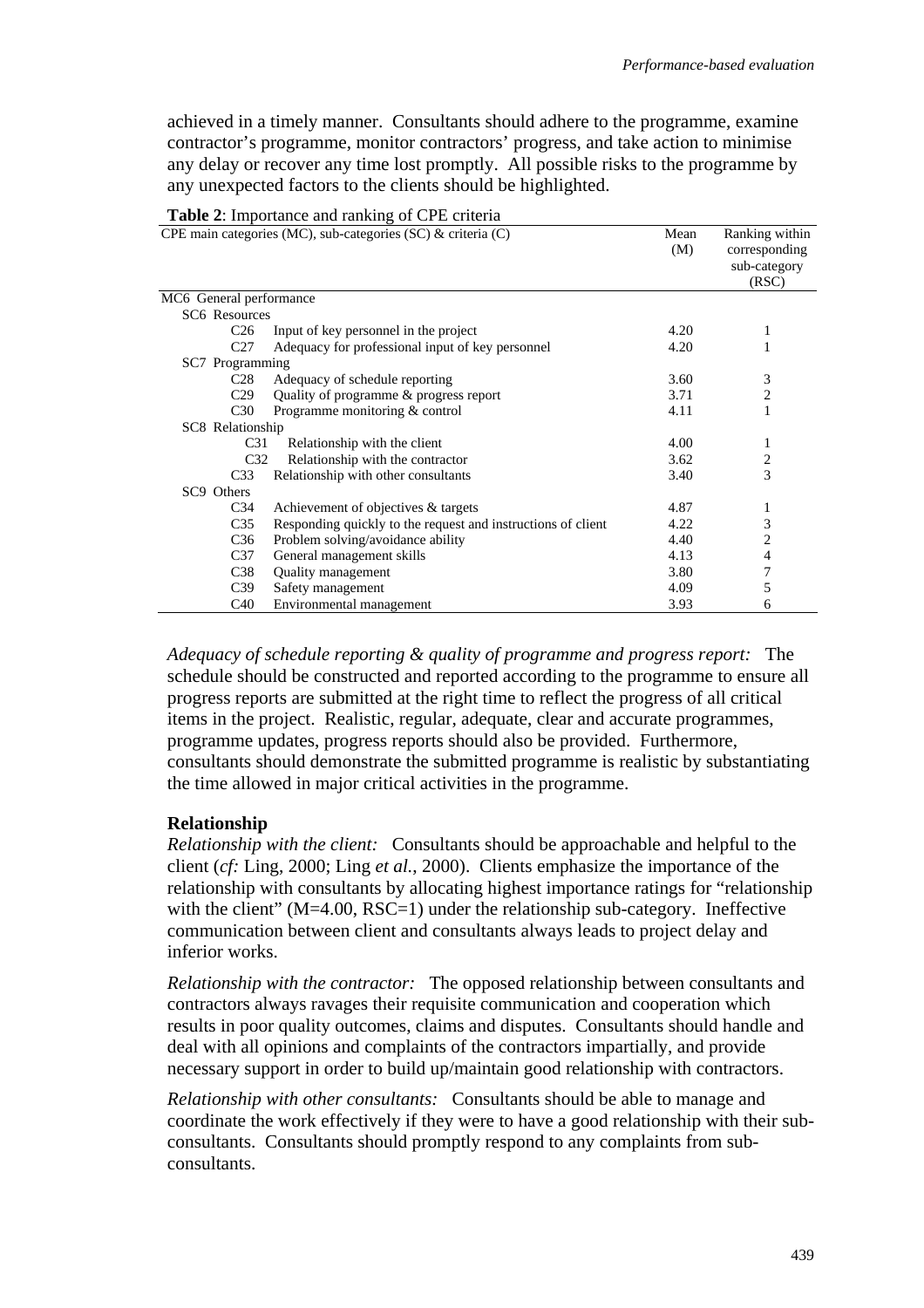### **Others**

*Achievement of objectives and targets:* This is the most important criterion under this sub-category  $(M=4.87, RSC=1)$ , as successful achievement of all project objectives and targets is always the clients' solicitude. Consultants should meet the scope, objectives and targets of the project as specified in brief to ascertain all aspects of the project could be attained satisfactorily.

*Responding quickly to the request and instructions of client & problem solving / avoidance ability:* Consultants should be conscientious to the project by responding quickly to all requests and instruction of the clients promptly. In addition, consultants should identify and analyse potential problems and propose mitigation measures to prevent the problems from arsing or escalating (Ling, 2003).

*General management skills:* GDOT (2002) points out that consultants should manage their personnel, budget and schedule effectively, and effective and efficient management systems for staff, time and financial monitoring and controlling are inevitable (Bordogna, 1998; ODOT, 2000).

*Quality management:* Consultants should comply with the specified quality standard. In addition, they should minimise the number of non-conformance and demonstrate their ability in identifying and dealing with non-conformances promptly (DPWS, 2000).

*Safety management:* Consultants should fulfil their safety obligations through the design and supervision. They should also prepare their safe work method statement and have effective communication with contractors on the safety issues. Proper safety management can minimise the number of accidents occurred on site (DPWS, 2000).

*Environmental management:* If environmental management can be carried out, the impacts on environment can be reduced, thus improving social satisfaction (DPWS 2000). Consultants should recognise and comply with any environmental-related undertakings, consent conditions and pollution control approvals.

## **CONCLUSIONS**

In order to improve the rigorousness and reliability of consultant selection, the clients of should consider incorporating CPE into the QBS mechanism as previous performance is the best indicator for consultant's actual quality of services.

With an aim to devise a more informed framework for CPE, extensive works and semi-structured interviews are conducted to establish a list of criteria suitable for evaluating consultants' performance at different project stages. Forty criteria pertinent to (i) feasibility, (ii) design, (iii) tender, (iv) construction, (v) construction, (vi) post construction, and (vi) general performance were complied.

The results of the survey reveal that the "quality of recommendation"; "compliance to client's brief"; "quality of tender documents"; "supervision of contractor" and "financial control of contract"; and "settlement of outstanding claims" were considered as the key criterion/criteria for the feasibility, design, tender, construction, and post construction stages respectively. The clients should pay more attentions to these criteria when the performance of consultants is evaluated.

Having identified the key criteria for different project stages, future works could be carried out to develop a rational framework to allow the results of CPE to be linked to consultant prequalification and/or final selection. Further works are being carried out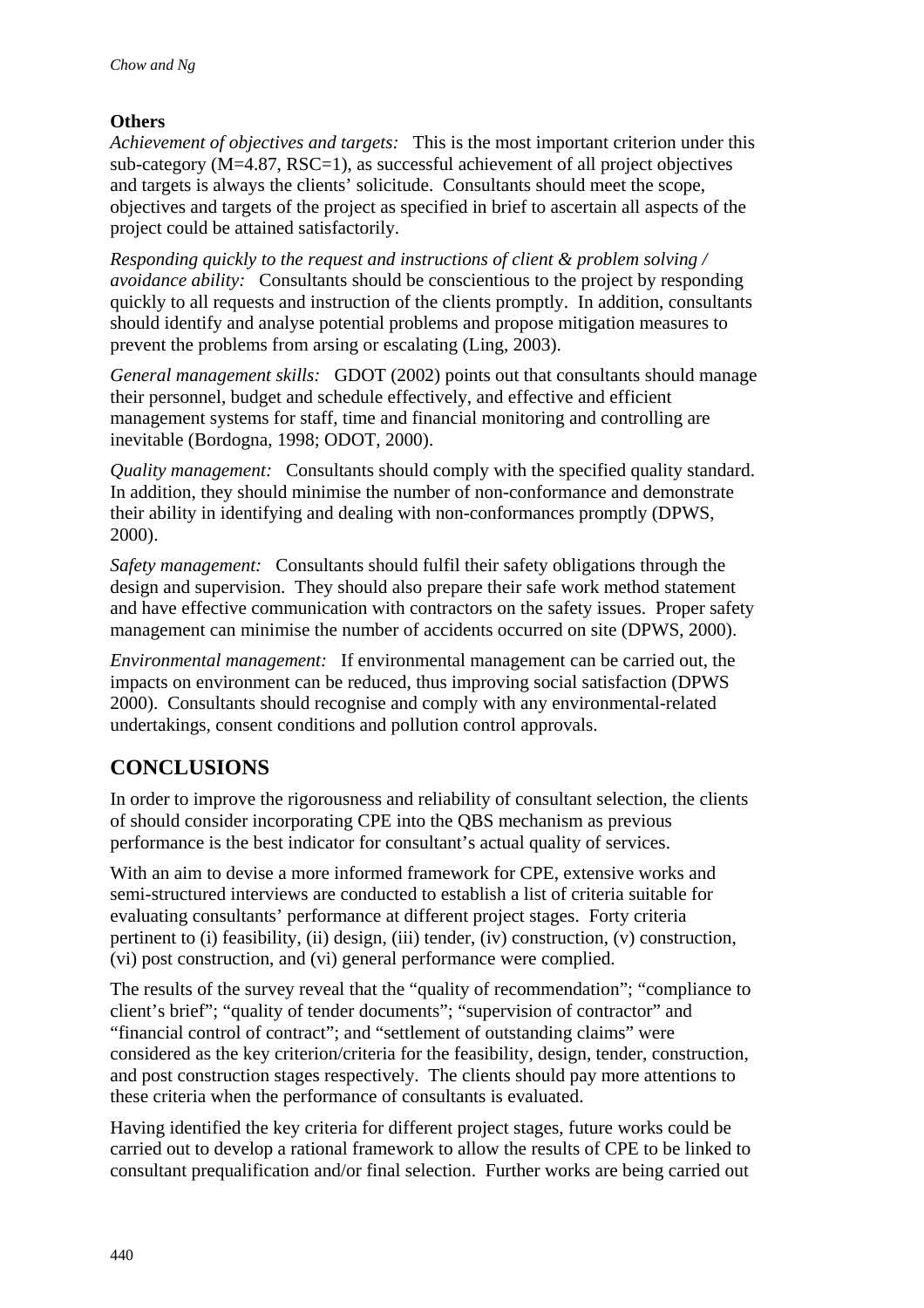to investigate the needs for classifying the past performance reports according to different sizes, types and complexity of projects. The appropriateness of having different performance reporting frequencies and weightings to be allowed to more recently completed performance reports are also under investigation. The findings of these investigations will be reported once they become available.

### **ACKNOWLEDGEMENT**

The authors are grateful to the University of Hong Kong for financing this research project under the Research Initiation Grant, No. 10203264.

#### **REFERENCES**

- ASCE (1995) Consulting Engineering: A Guide for the Engagement of Engineering Services, ASCE Manuals and Reports on Engineering Practice No. 45, American Society of Civil Engineers, New York, US.
- Bordogna, J. (1998) Tomorrow's civil systems engineer the master integrator, Journal of Professional Issues in Engineering Education and Practice, ASCE, 124(2), 48-50.
- Cheung, F.K.T., Leung, J.F.K. and Skitmore R.M. (2002) Multi-criteria evaluation model for the selection of architectural consultants, Construction Management and Economics, 20(7), 569-580.
- CIB (1997) Framework for a National Register for Consultants, Construction Industry Board, Working Group 4, Thomas Telford, London.
- Cooley, M.S. (1994) Selecting the right consultants, HR Magazine, 39(8), 100-103.
- DCAM (2000) Designer Performance Evaluation Form, Division of Capital Asset Management, Massachusetts Government, US.
- DFD (1996) Consultant Performance Evaluation Process, Division of Facilities Development, Department of Administration, State of Wisconsin, DOA-4511P, US.
- DPWS (2000) Consultant Performance Reporting and Exchange of Reports Between Government Agencies Guidelines, Department of Public Works and Services, New South Wales Government, Australia.
- FIDIC (1997) Quality-Based Selection for the Procurement of Consulting Services, Federation Internationale Des Ingenieurs Conseils, Lausanne, Switzerland.
- GDOT (2002) Consultant Performance Evaluation Form, Georgia Department of Transportation, DOT-OCD100, US.
- Geanuracos, J. & Meiklejohn, I. (1993) Performance measurement, the new agenda, London: Business Intelligence.
- HKHA (1997) Consultant Reporting System, Hong Kong Housing Authority, Hong Kong.
- HM Treasury (1997) Appointment of Consultants and Contractors, Procurement Guidance No. 3, Procurement Group, UK Government Procurement Group, London.
- Ingram, D.C. and Peltier, B. (2001) MTO adopts performance-based consultant selection system, *Engineering Dimensions*, March/April, 11-15.
- Ling, Y.Y. (2000) A theoretical framework for selection of consultants by design-build contractors, Journal of Construction procurement, 6(2), 147-163.
- Ling, Y.Y. (2002) Model for predicting performance of architects and engineers, Construction Engineering and Management, 128(5), 446-455.